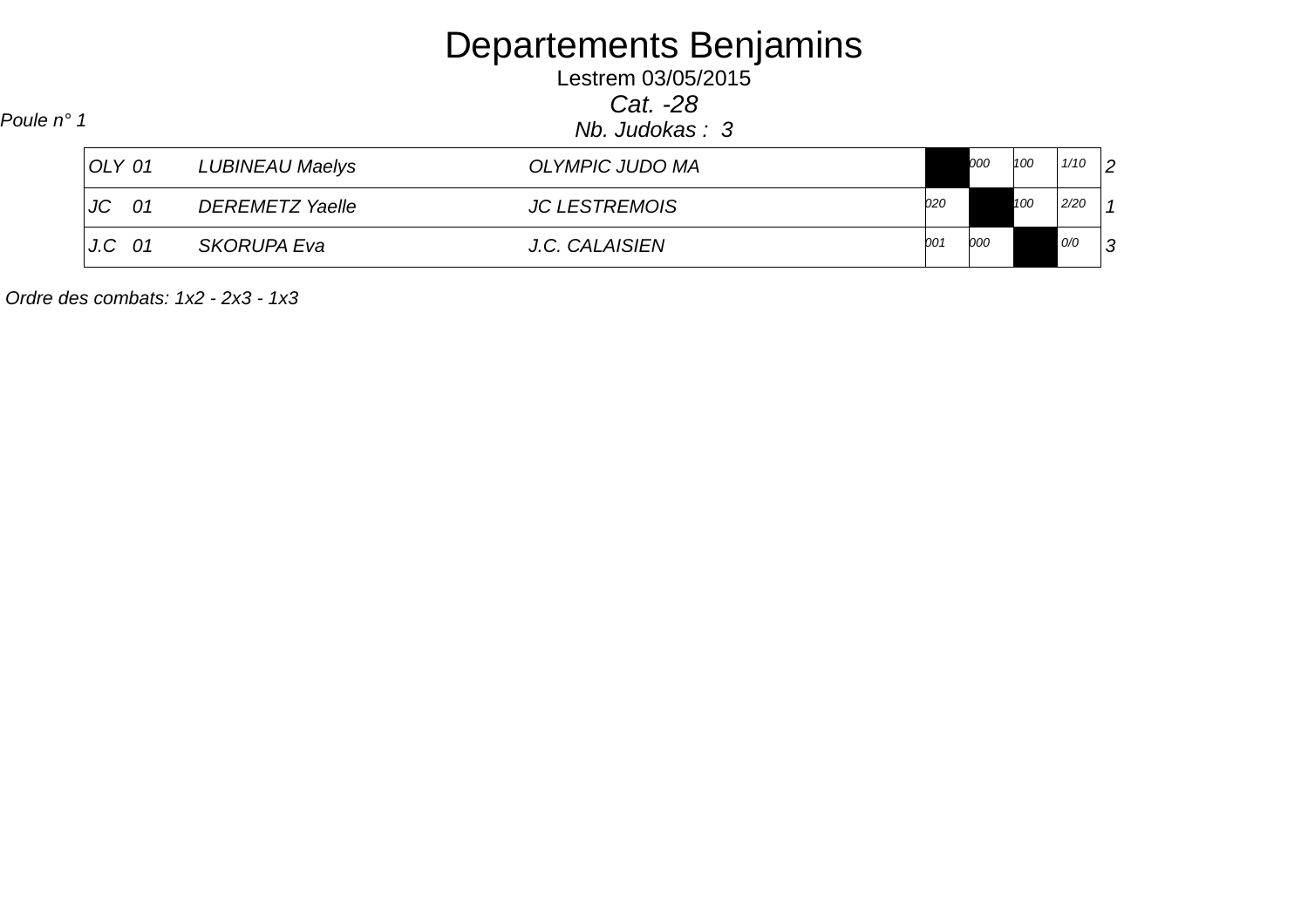Lestrem 03/05/2015Cat. -32

Nb. Judokas : 4 Poule n° 1

| CJ. |                | <b>IPP NRD DANNE MARGAUX</b> | <b>IPPON CLUB</b>     |     | 000 | 020  | 001 | 1/10 | 3              |
|-----|----------------|------------------------------|-----------------------|-----|-----|------|-----|------|----------------|
| CB  |                | MERNRD LECLERCQ EVA          | <i>MERICOURT JUDO</i> | 021 |     | 020  | 012 | 3/27 |                |
|     | JC<br>NRD      | <i>HUMETZ LEA</i>            | <b>JC GRENAYSIEN</b>  | 010 | 000 |      | 000 | O/O  | $\overline{4}$ |
|     | <b>JKC NRD</b> | DUTERTRE FANNY               | <b>JKC BOULOGNE</b>   | 100 | 000 | 0021 |     | 2/15 | $\overline{2}$ |

Ordre des combats: 1x2 - 3x4 - 1x3 - 2x4 - 1x4 - 2x3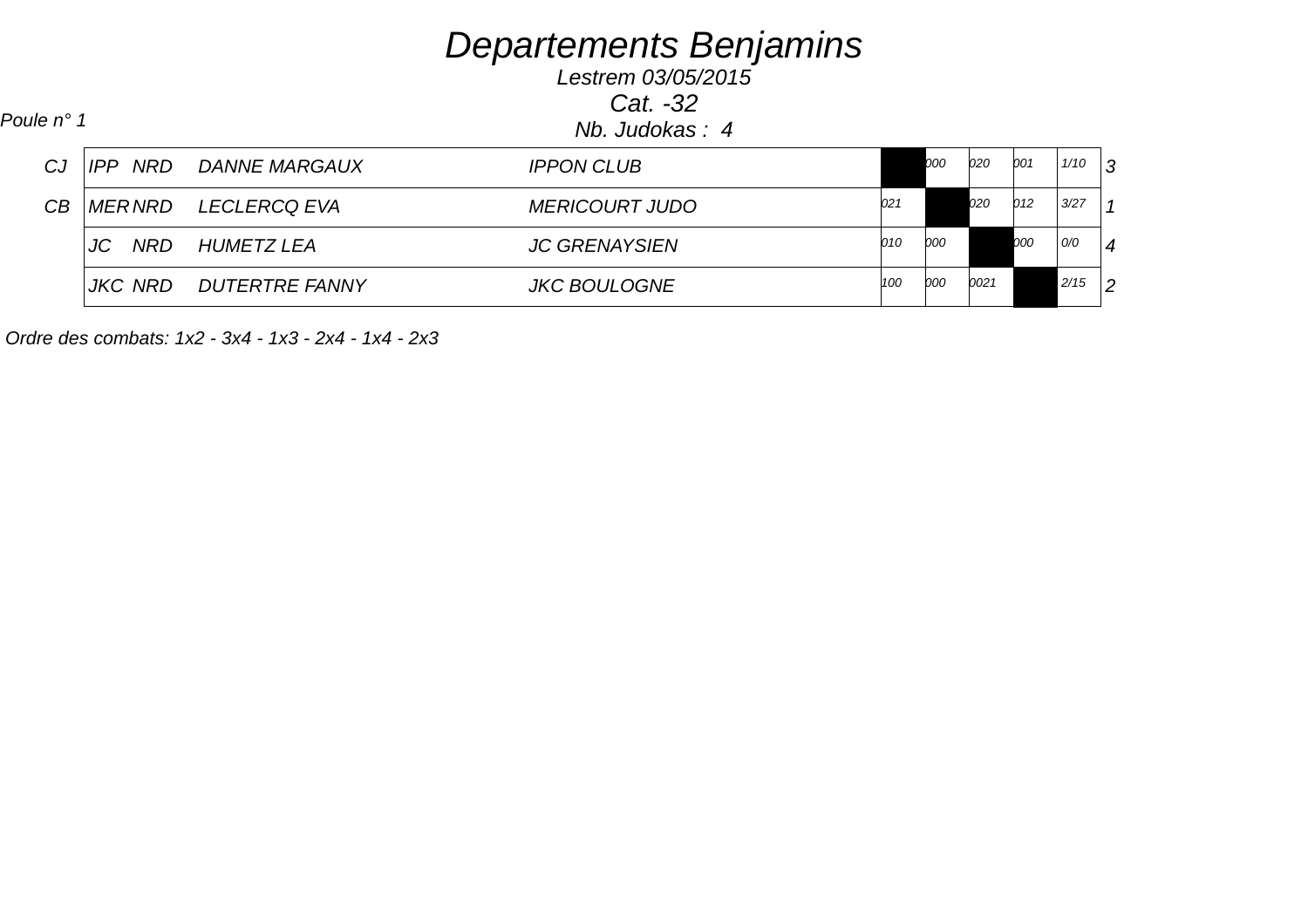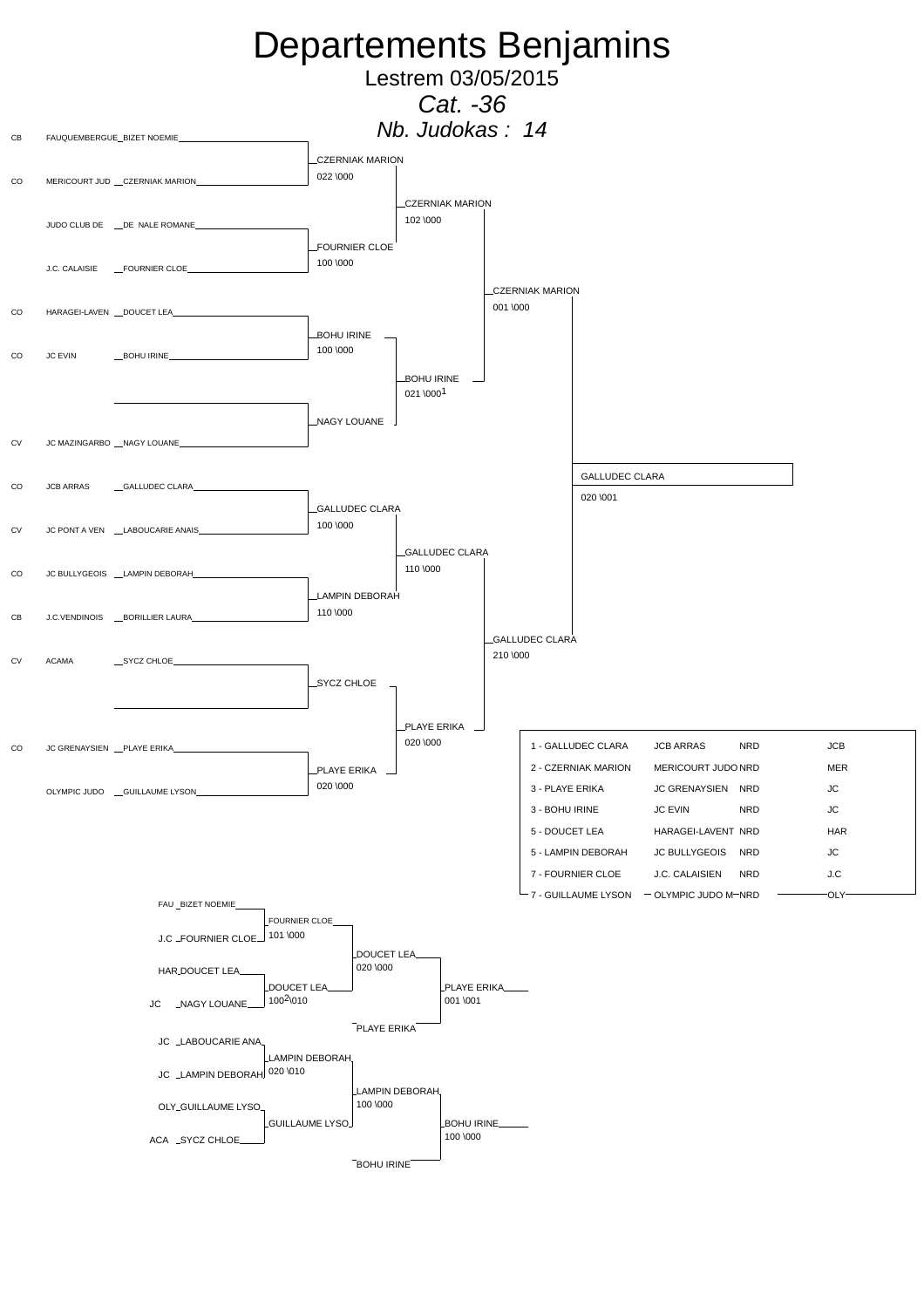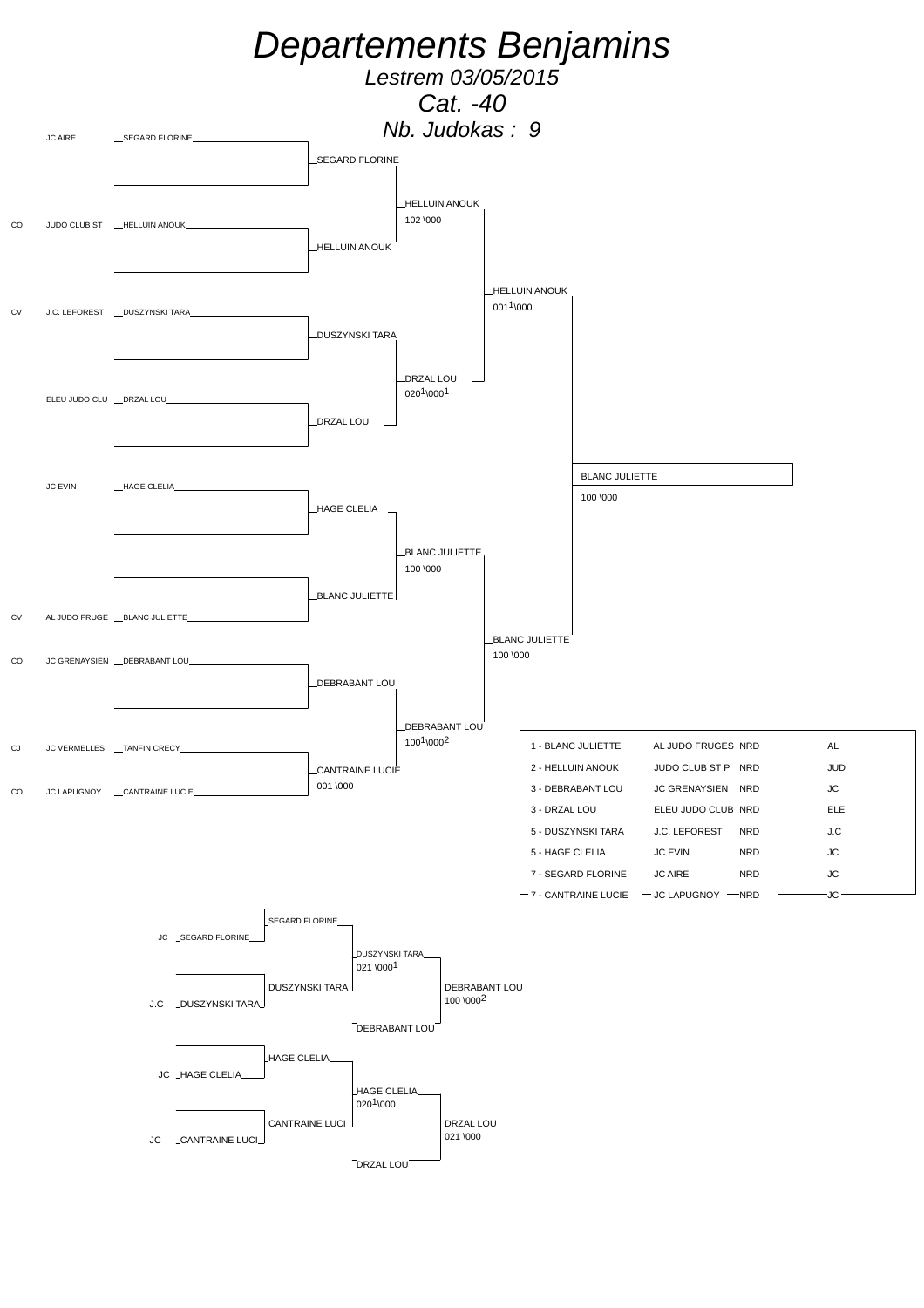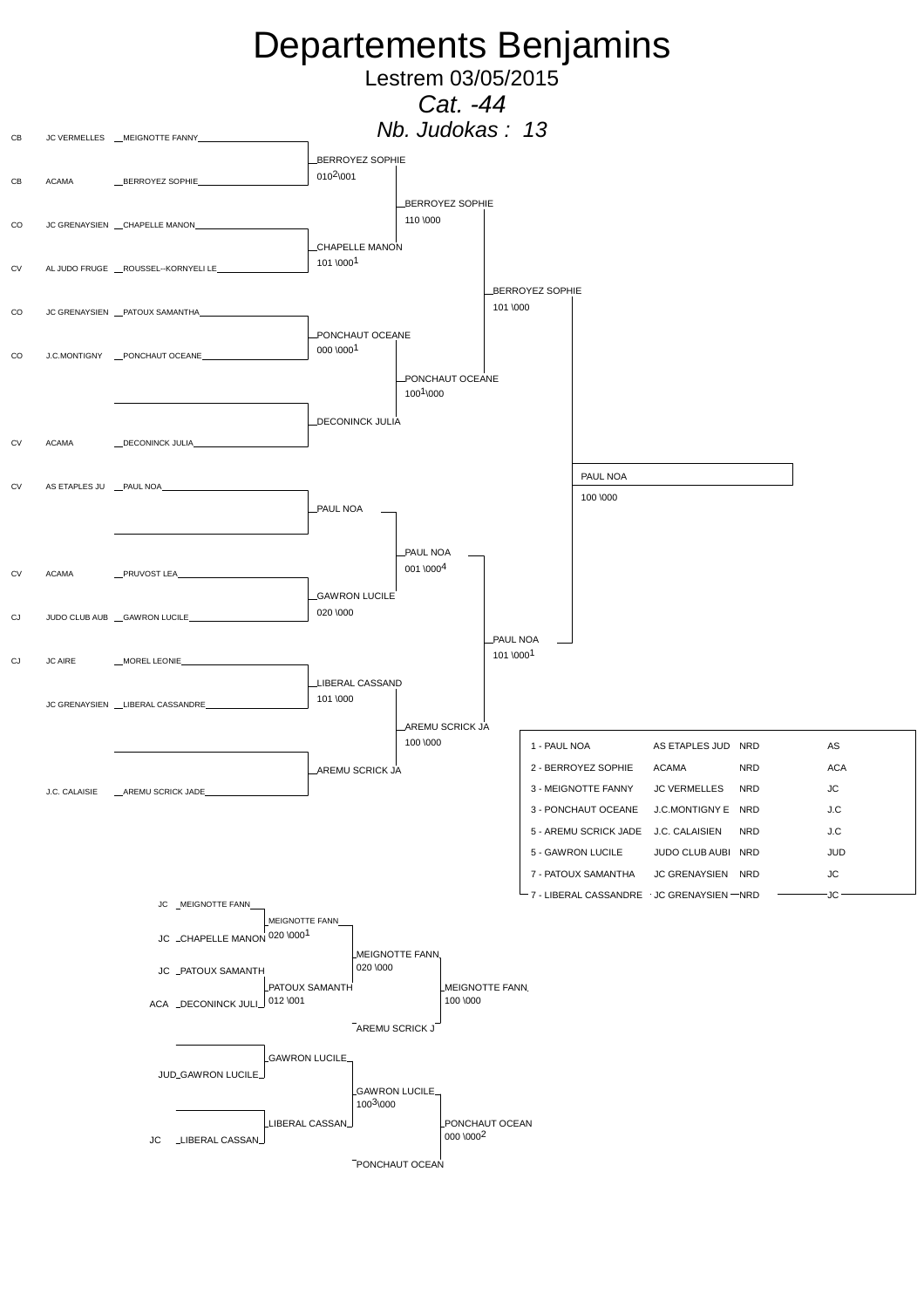Lestrem 03/05/2015Cat. -48

 Nb. Judokas : 5 Poule n° 1 CJ JC NRD WATTIER MATHILD $D$  JC VERQUIN 000 000 0001 0002 000 5 MERNRD PHILIPPE OCEANE $MERICOURT JUDO$   $|101$  000 0001 000 1/10 3 CO HEN NRD DUBOIS DAVINA HENIN JUDO 3/30 <sup>2</sup> <sup>020</sup> <sup>102</sup> <sup>101</sup> <sup>0012</sup> JC NRD WROBLEWSKI CAMI $JC VERQUIN$   $|001$   $|0111$   $|0011$   $|0011$   $|17$   $|4$  <sup>001</sup> <sup>0111</sup> <sup>0011</sup> <sup>001</sup> CLL NRD L NRD DANIEL LUCIE CLL WINGLES  $\begin{bmatrix} 101 & 020 & 0101 & 100 \end{bmatrix}$ 

Ordre des combats: 4x5 - 1x2 - 3x4 - 1x5 - 2x3 - 1x4 - 3x5 - 2x4 - 1x3 - 2x5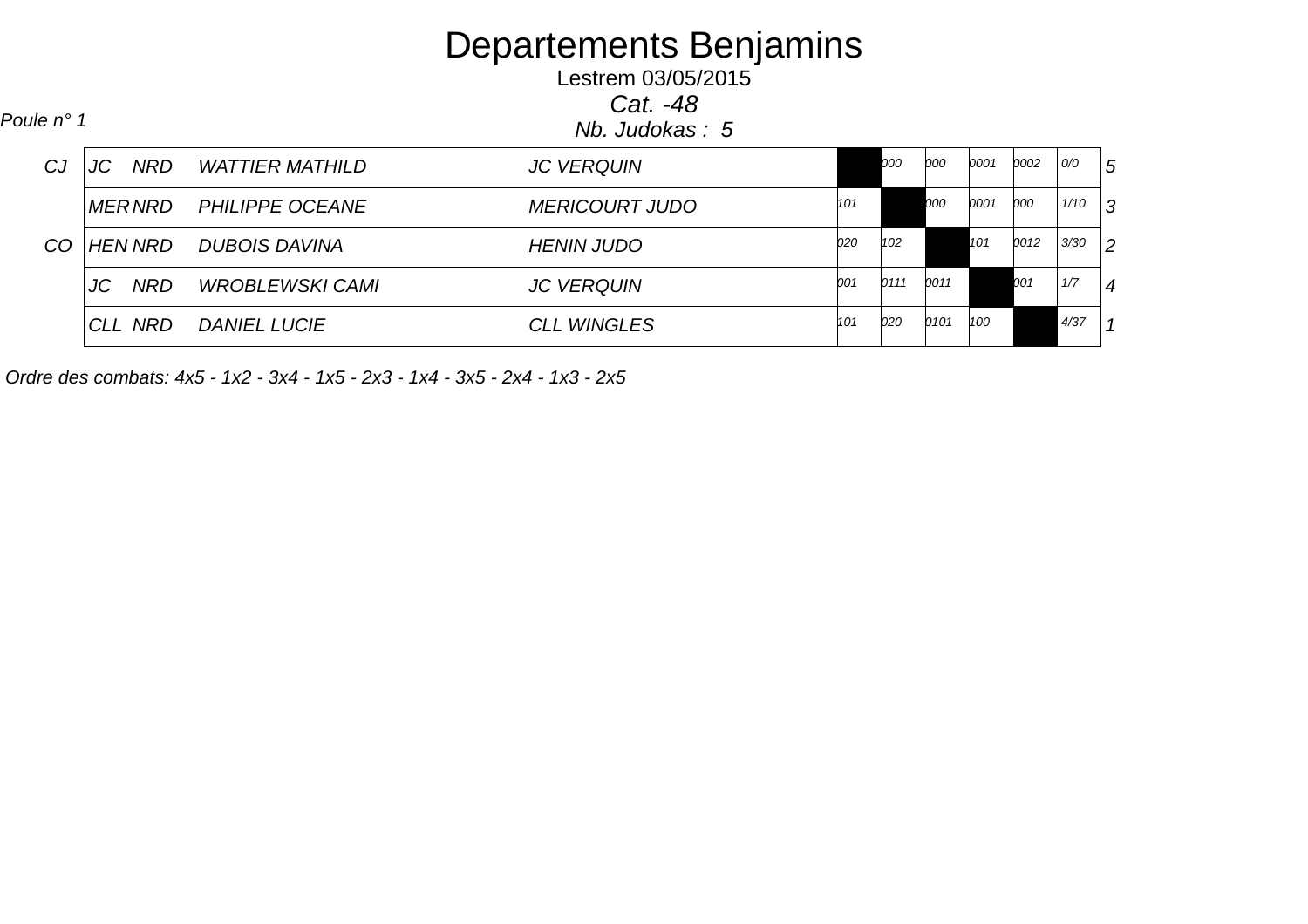Lestrem 03/05/2015Cat. -52

Poule n° 1 Nb. Judokas : 6

|     |    | <b>JKC NRD</b> | DAGNEAUX AGATHE        | <b>JKC BOULOGNE</b>           |     | 020 | 000 | 1/10 | $\overline{2}$ |
|-----|----|----------------|------------------------|-------------------------------|-----|-----|-----|------|----------------|
| CJ. | JC | <b>NRD</b>     | <i>ROPITAL ANAELLE</i> | <b>JC LAPUGNOY</b>            | 000 |     | 000 | 0/0  | 3              |
| CO  |    | INS NRD        | <i>MAZIER SOAZ</i>     | <i><b>INSTITUT LILLER</b></i> | 020 | 100 |     | 2/20 |                |

Ordre des combats: 1x2 - 2x3 - 1x3

Poule n° 2

| <b>CV</b> | '  ACA NRD | BROMBOSZCZ KATH    | <b>ACAMA</b>          |      | 000 | 000 | 0/0   | ຼ              |
|-----------|------------|--------------------|-----------------------|------|-----|-----|-------|----------------|
| $CO$ $JC$ | NRD        | <b>POLLET INES</b> | <b>JC COURRIEROIS</b> | 010  |     | 100 | 12/17 |                |
| CB        | HAR NRD    | MENU FIONA         | <b>HARNES 62</b>      | 100C | 000 |     | O/O   | $\overline{2}$ |

Ordre des combats: 1x2 - 2x3 - 1x3

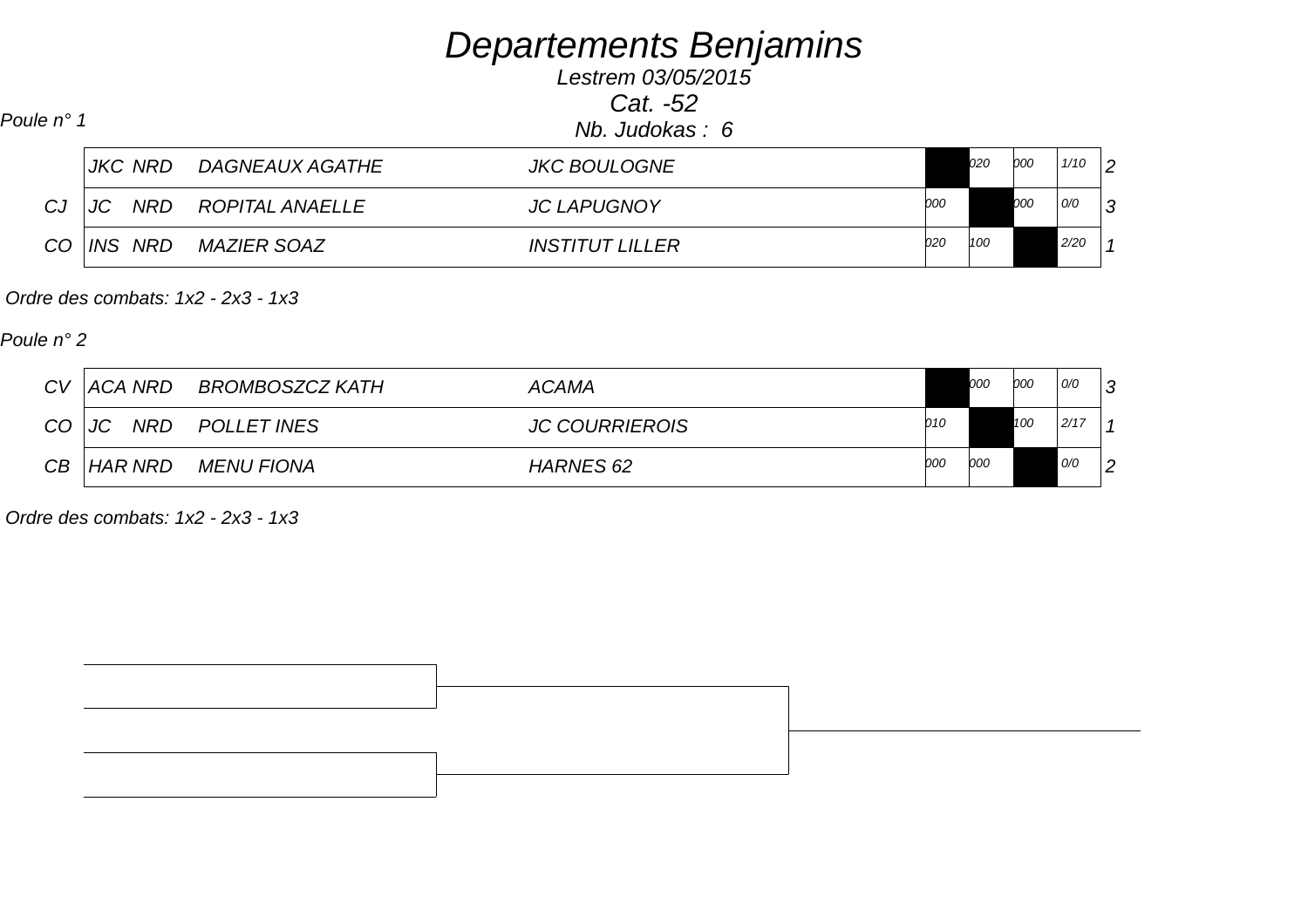

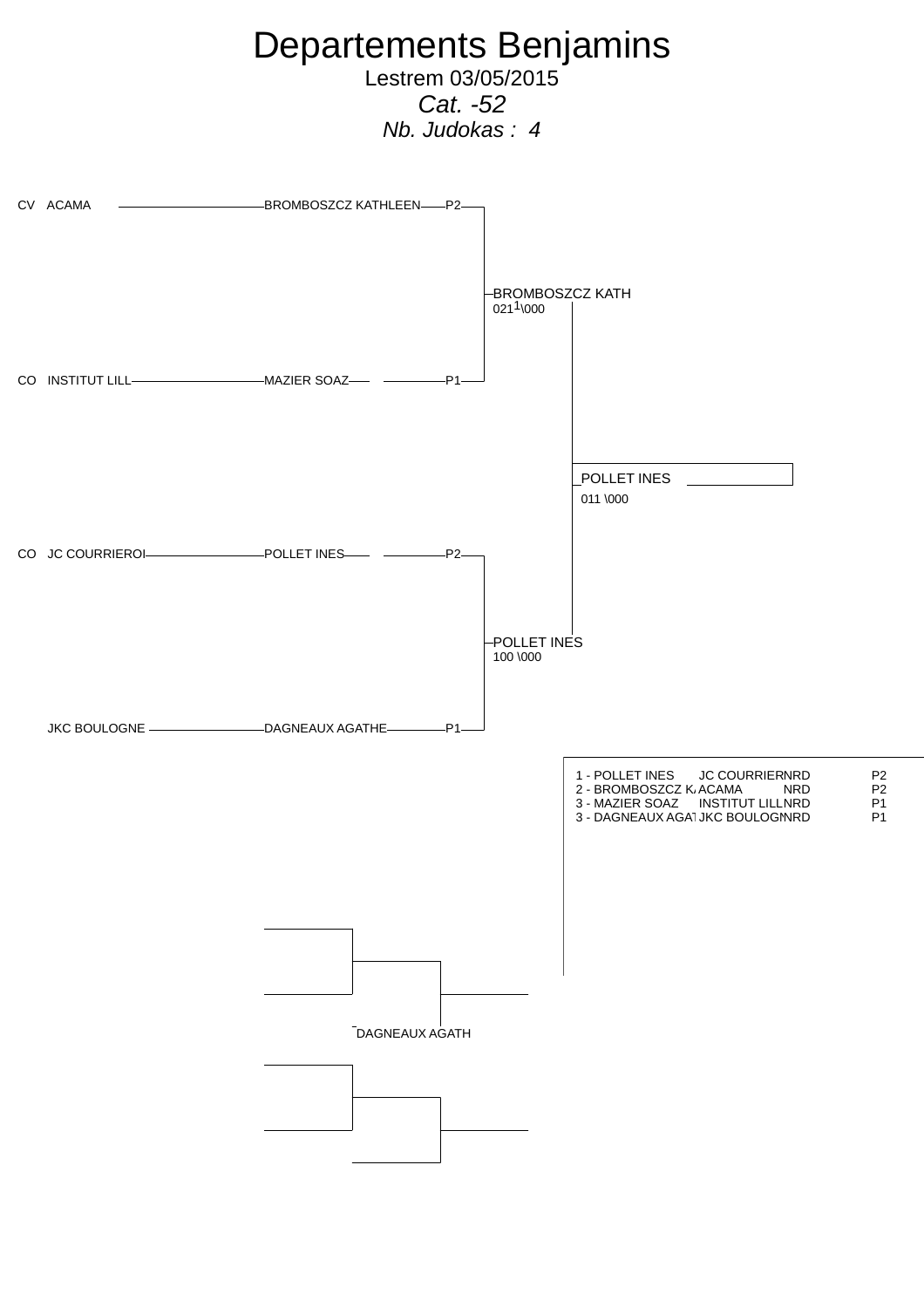Departements Benjamins Lestrem 03/05/2015 Cat. -63 Nb. Judokas : 2 CV JC BRUAYSIEN GUILLOT MARINE P1 J. JIU-JITSU DUBOIS ALIYAH P1 GUILLOT MARINE DUBOIS ALIYAH GUILLOT MARINE 100 \000 1 - GUILLOT MARINE JC BRUAYSIEN NRD P1 2 - DUBOIS ALIYAH J. JIU-JITSU CNRD 3 -  $\overline{3}$  -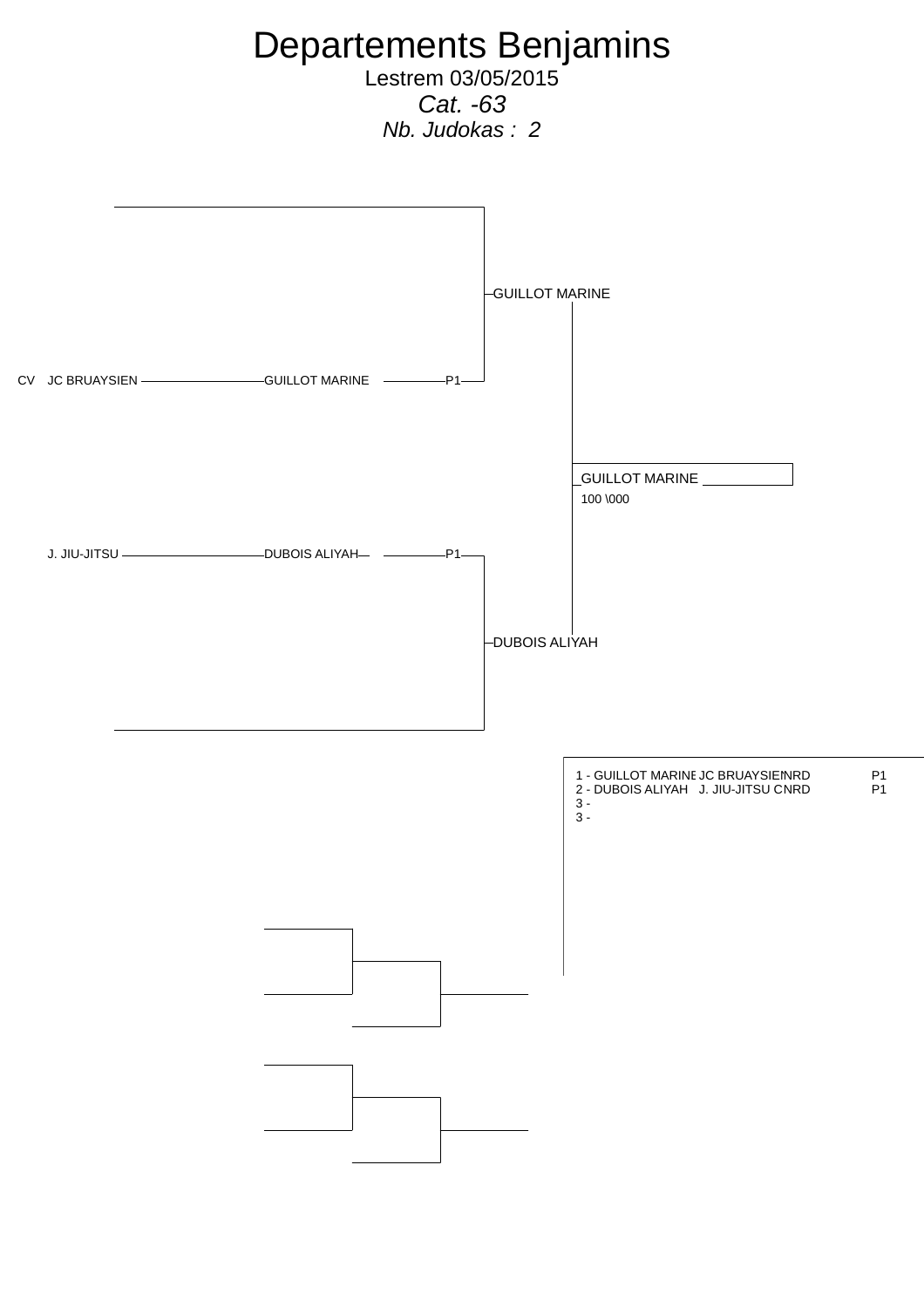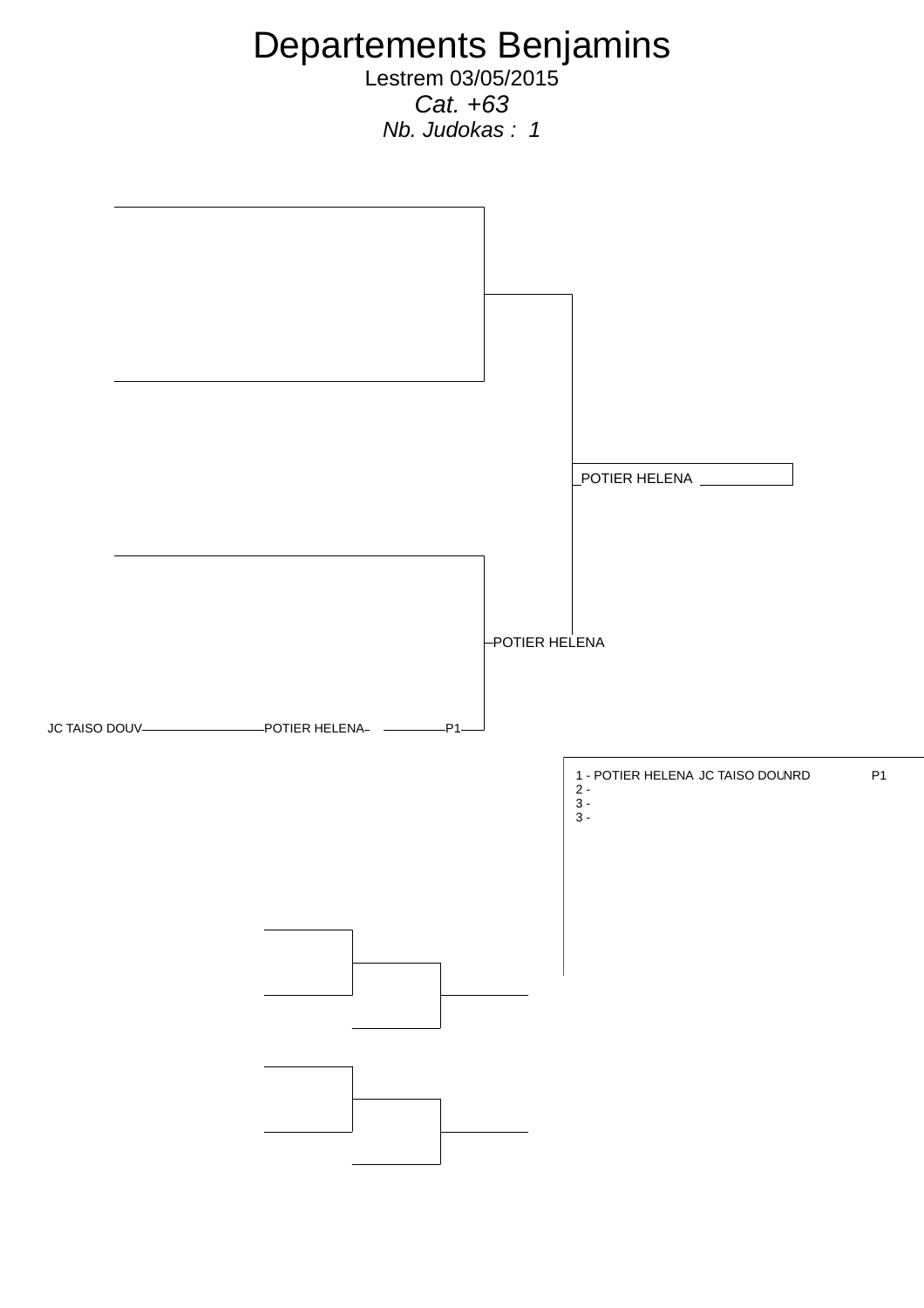Lestrem 03/05/2015Cat. -27Nb. Judokas : 4 Poule n° 1

|    |        | ACA NRD LOURME Maxime   | <b>ACAMA</b>        |     | 000 | 000 | 000  | O/O  | $\overline{4}$ |
|----|--------|-------------------------|---------------------|-----|-----|-----|------|------|----------------|
| J. | NRD    | COURCOL Remi            | J. JIU-JITSU CL     | 100 |     | 010 | 0001 | 1/10 | 3              |
|    | JC NRD | <i>DORE Romain</i>      | <b>JC BRUAYSIEN</b> | 020 | 100 |     | 000  | 2/20 | $\overline{2}$ |
|    |        | ACA NRD DESCHODT Alexan | <b>ACAMA</b>        | 100 | 022 | 100 |      | 3/30 |                |

Ordre des combats: 1x2 - 3x4 - 1x3 - 2x4 - 1x4 - 2x3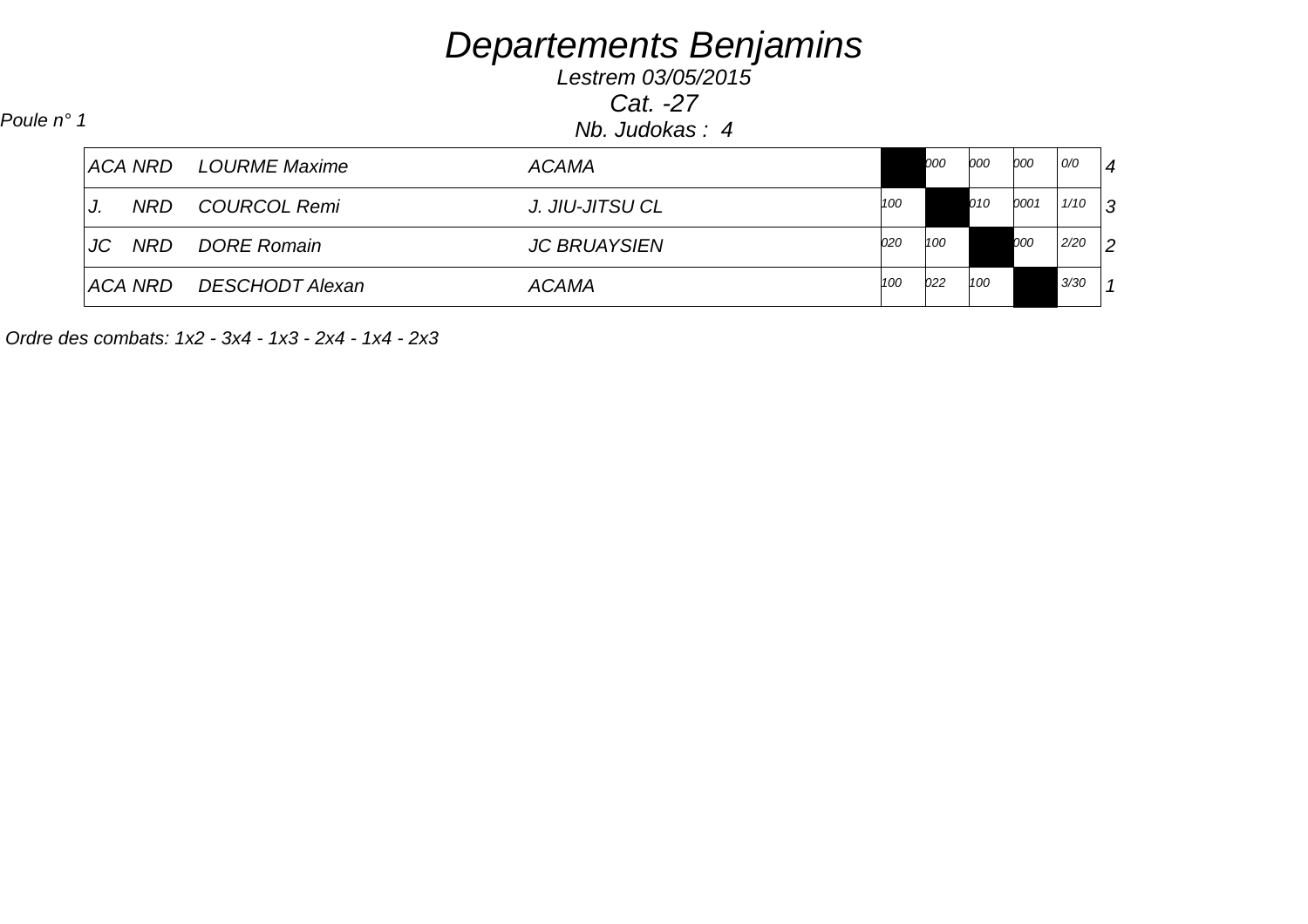Lestrem 03/05/2015Cat. -30

Nb. Judokas : 4 Poule n° 1

| CJ  |         | JUD NRD LEROY THOMAS   | <b>JUDO CLUB AUBIG</b>        |            | 000 | 100 | 100 | 2/20 | $\overline{2}$ |
|-----|---------|------------------------|-------------------------------|------------|-----|-----|-----|------|----------------|
| CO. | INS NRD | <i>JUEZ MAXENCE</i>    | <i><b>INSTITUT LILLER</b></i> | 102        |     | 100 | 100 | 3/30 | $\overline{1}$ |
|     | JKC NRD | LORIDAN CYPRIEN        | <b>JKC BOULOGNE</b>           | <i>000</i> | 000 |     | 101 | 1/10 | 3              |
|     | J.C NRD | <b>CASAGRANDE Matt</b> | <b>J.C.FOUQUIEROIS</b>        | <i>000</i> | 000 | 000 |     | O/O  | $\overline{4}$ |

Ordre des combats: 1x2 - 3x4 - 1x3 - 2x4 - 1x4 - 2x3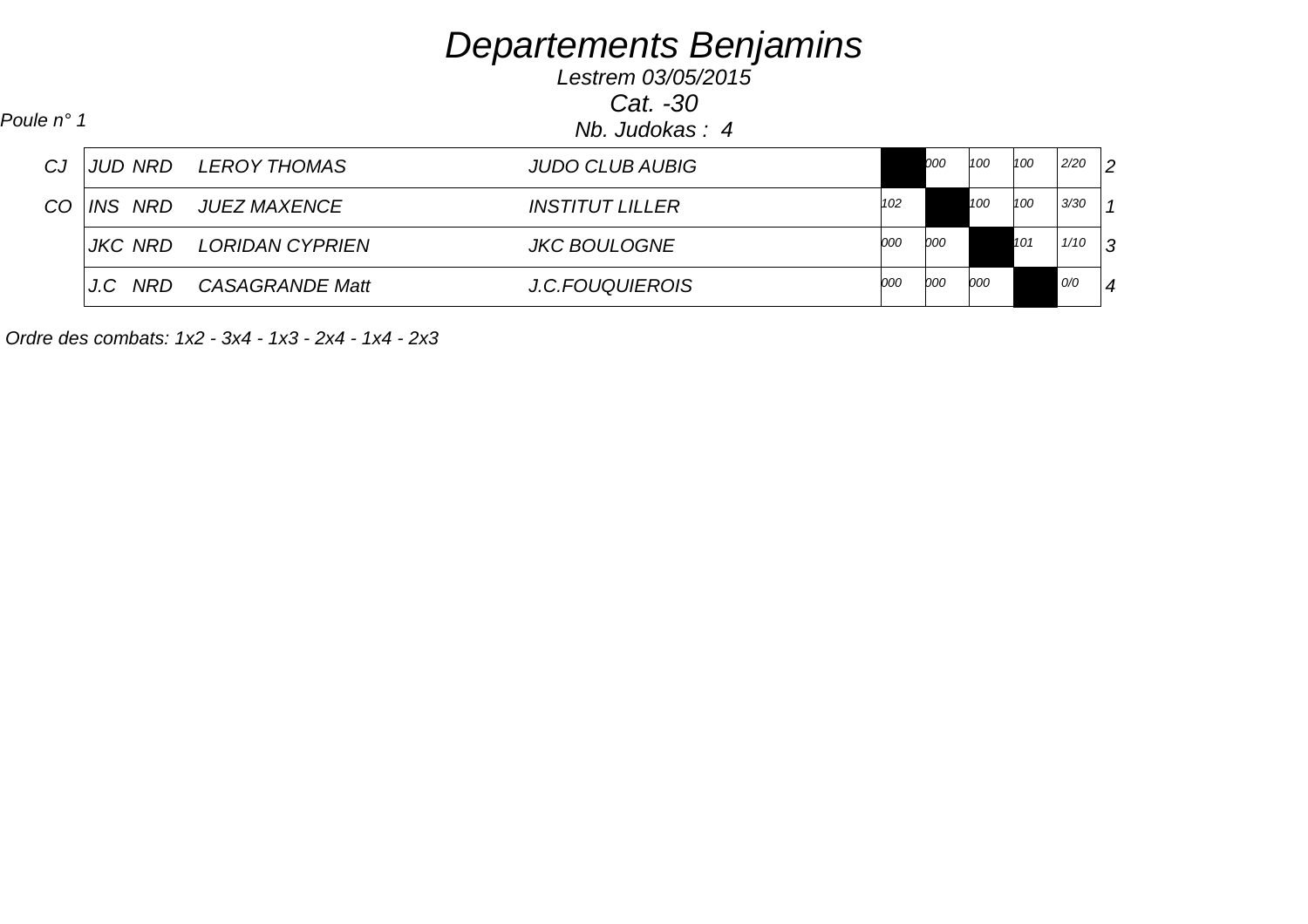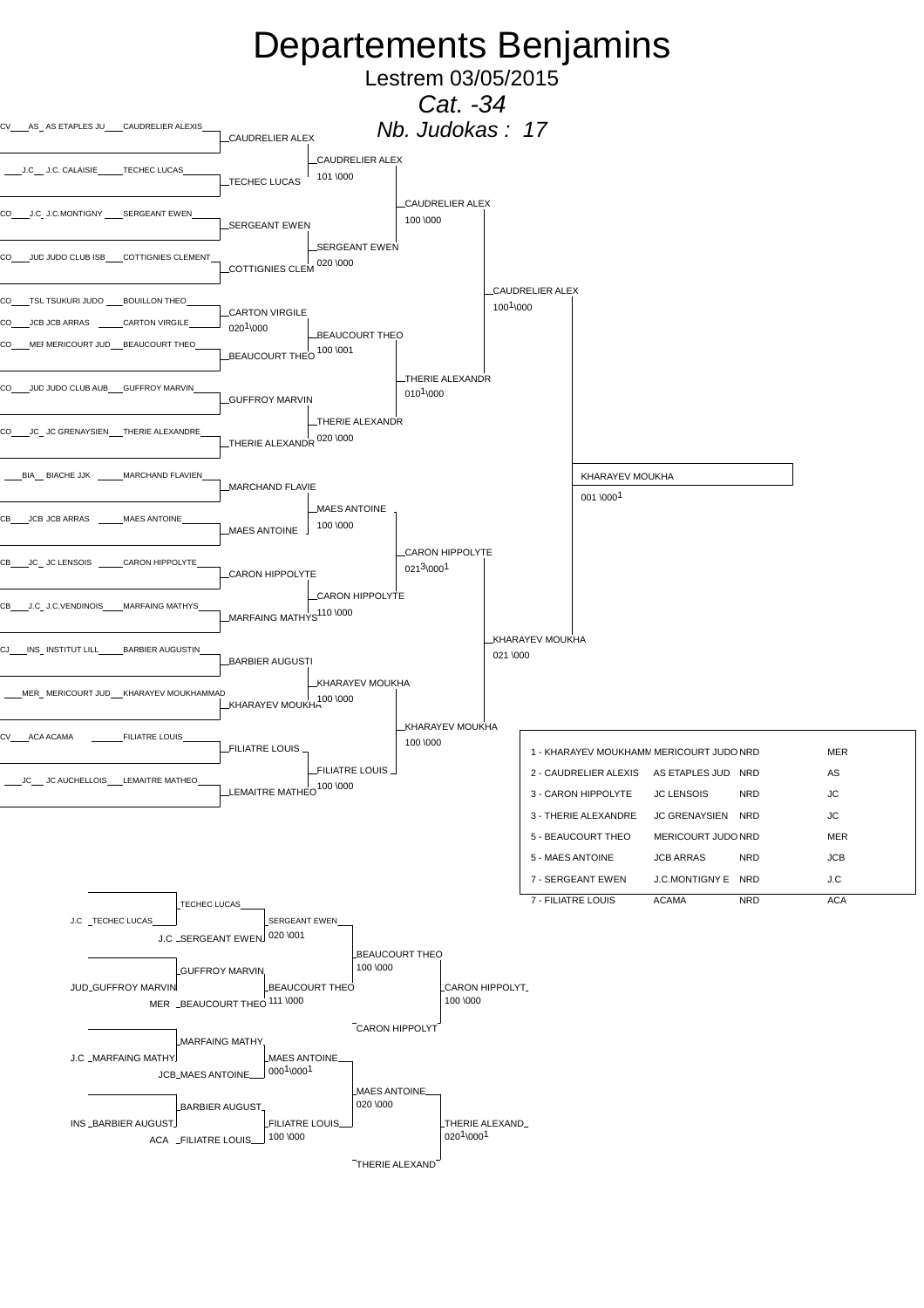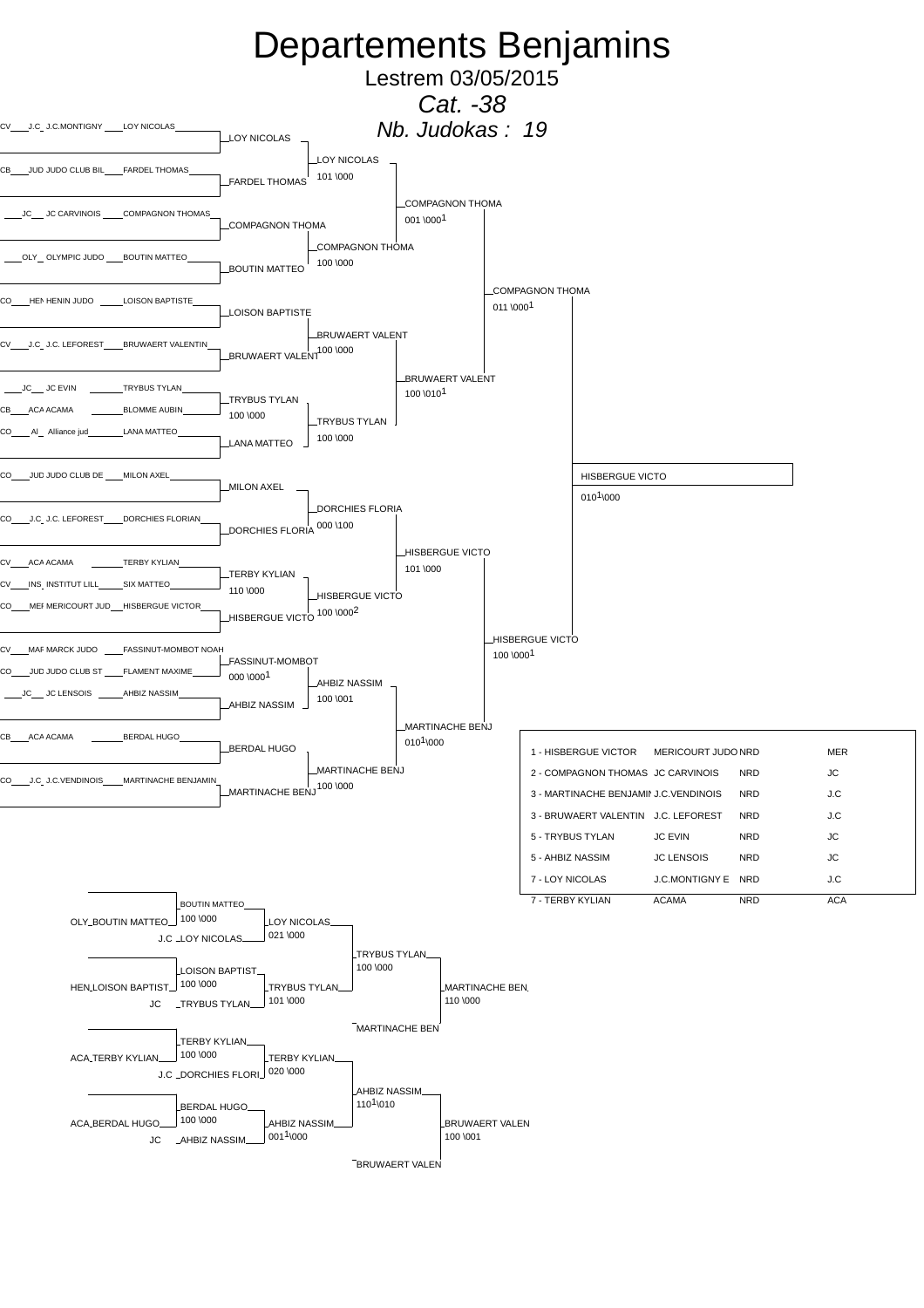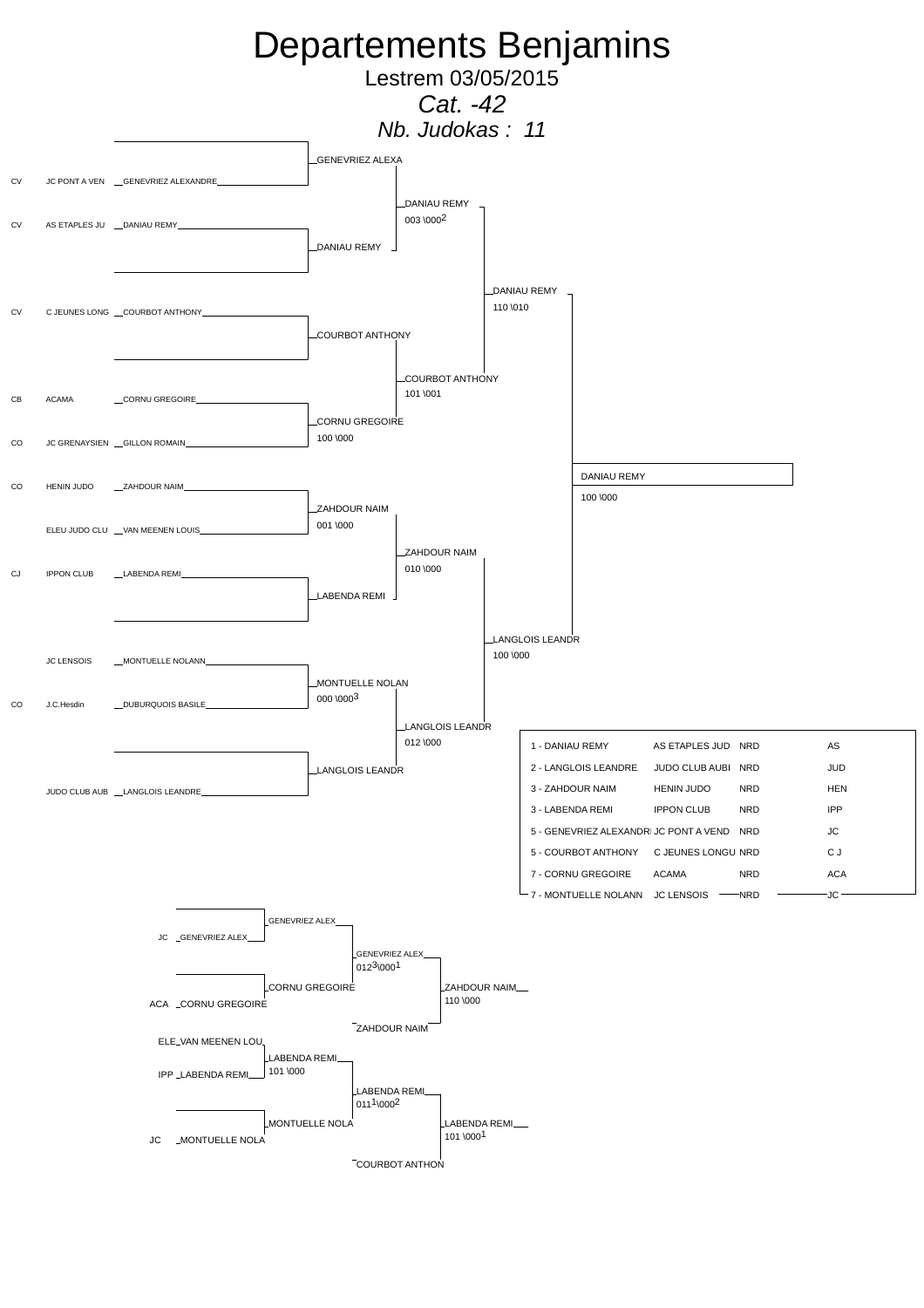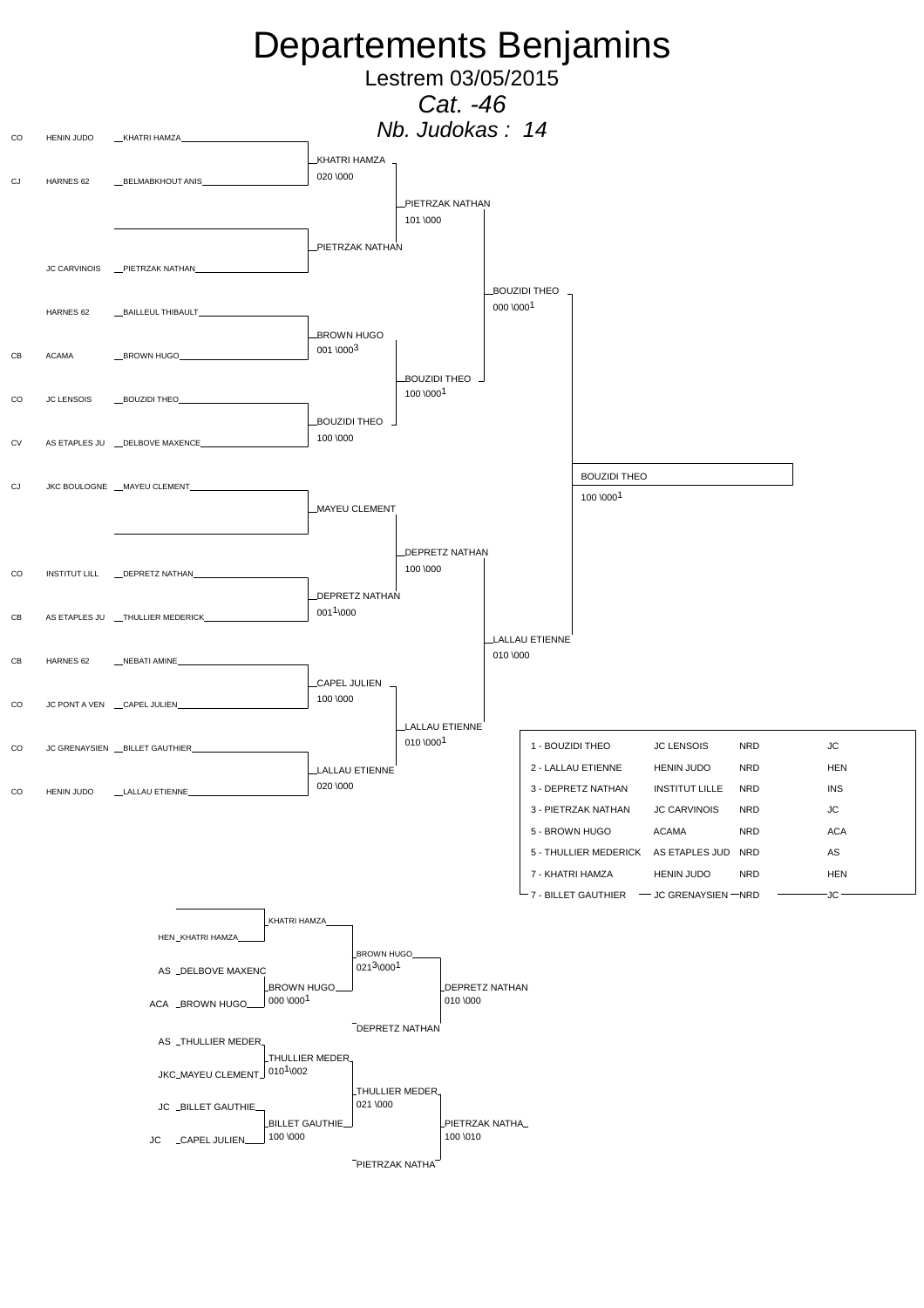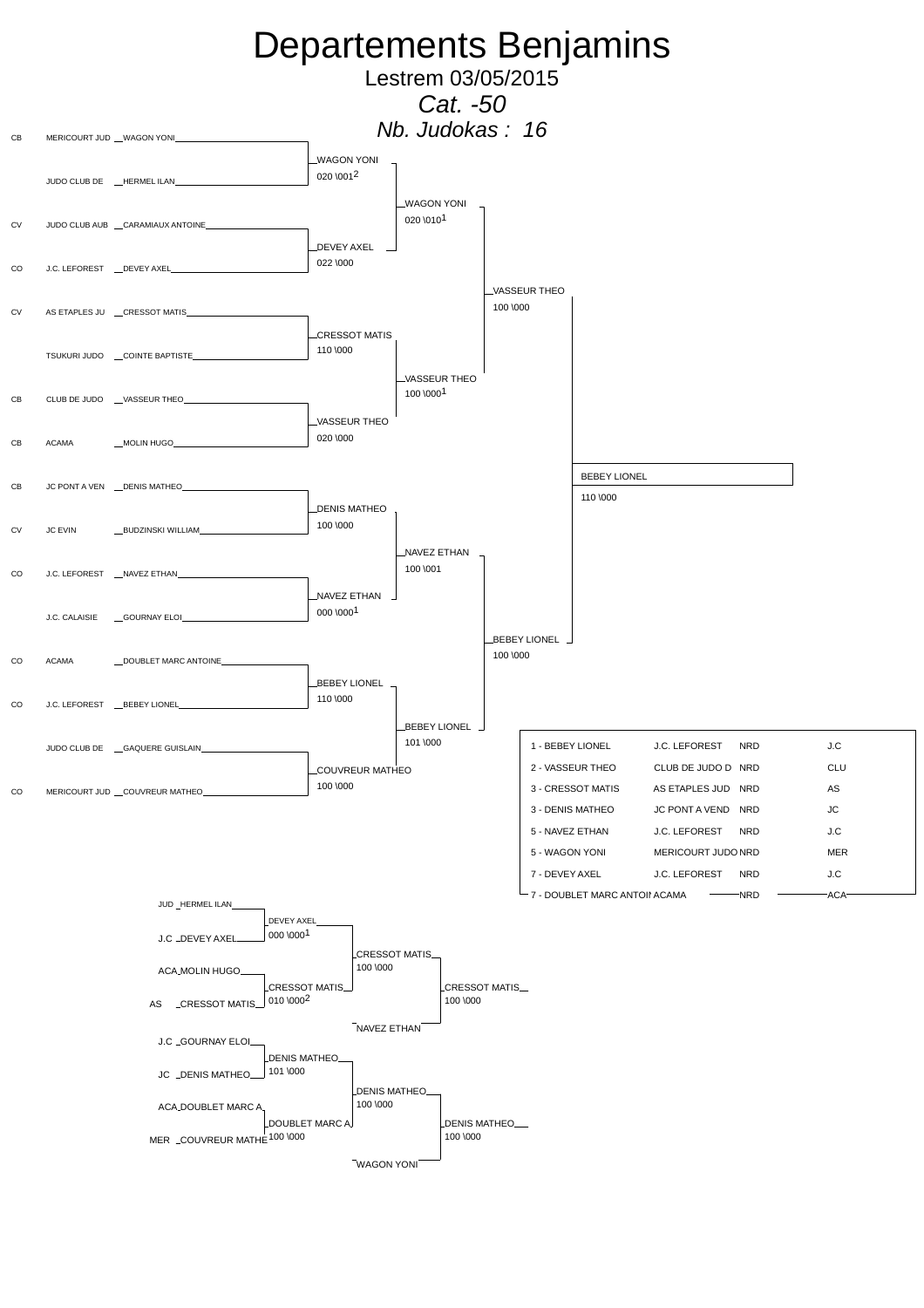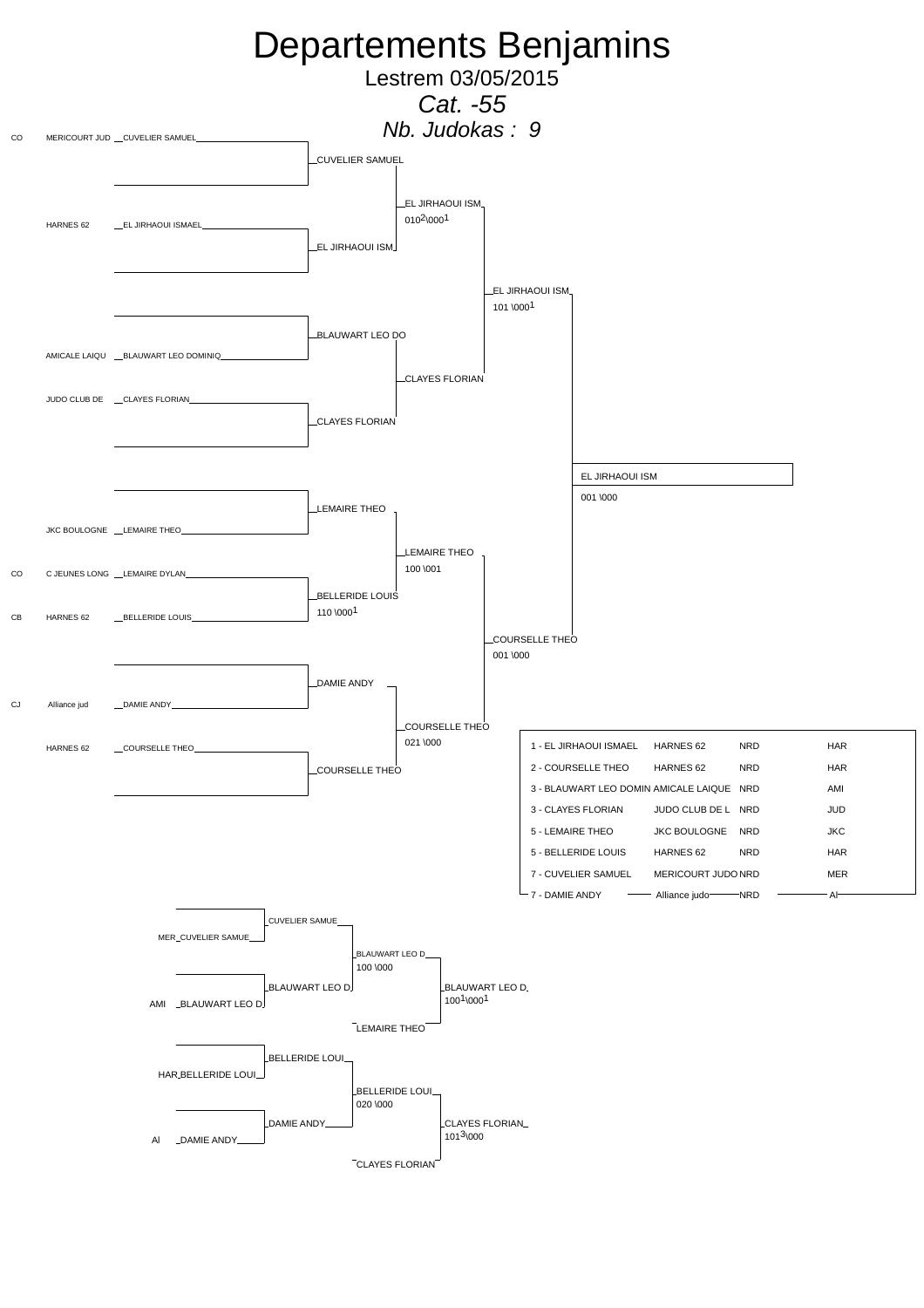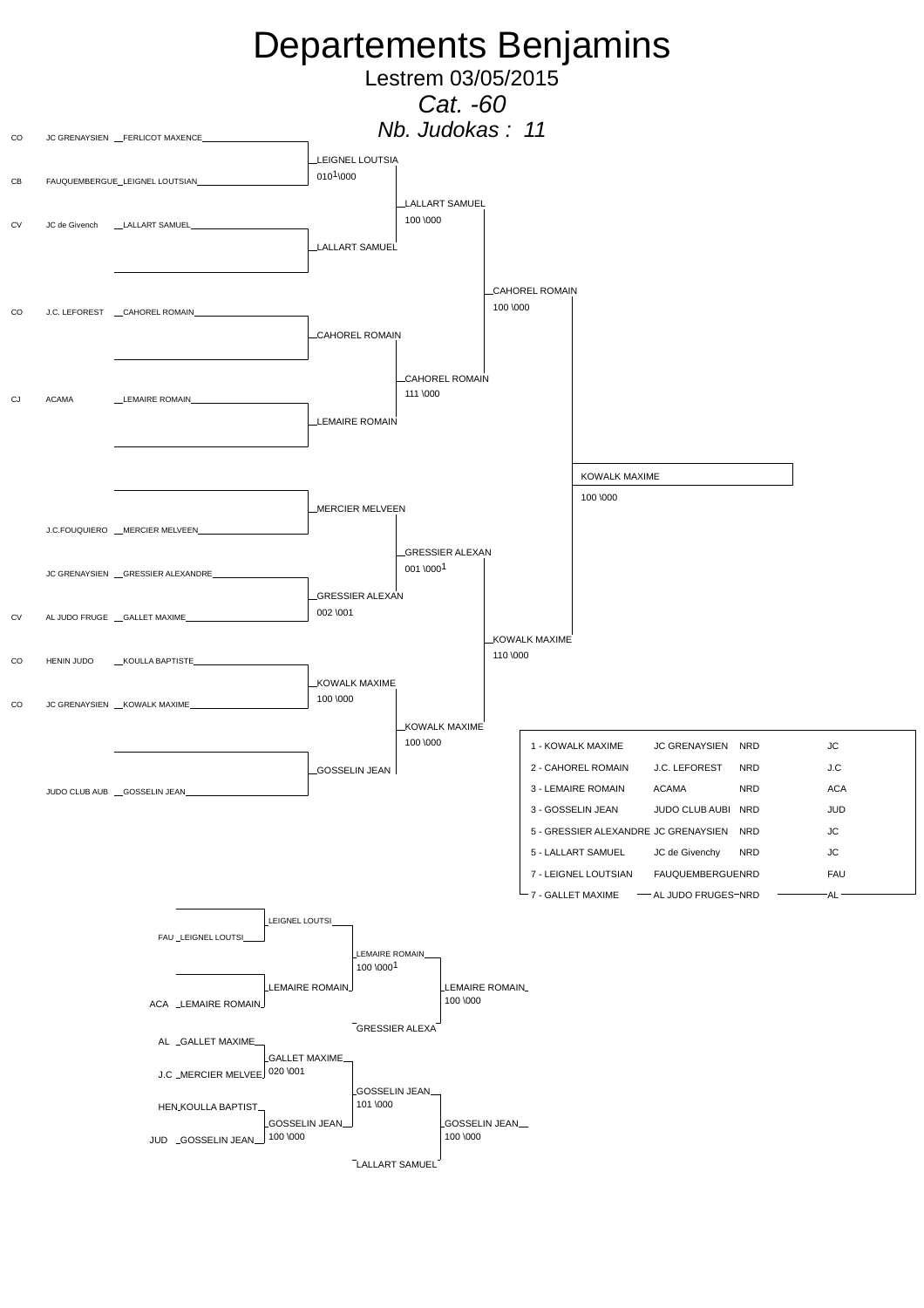